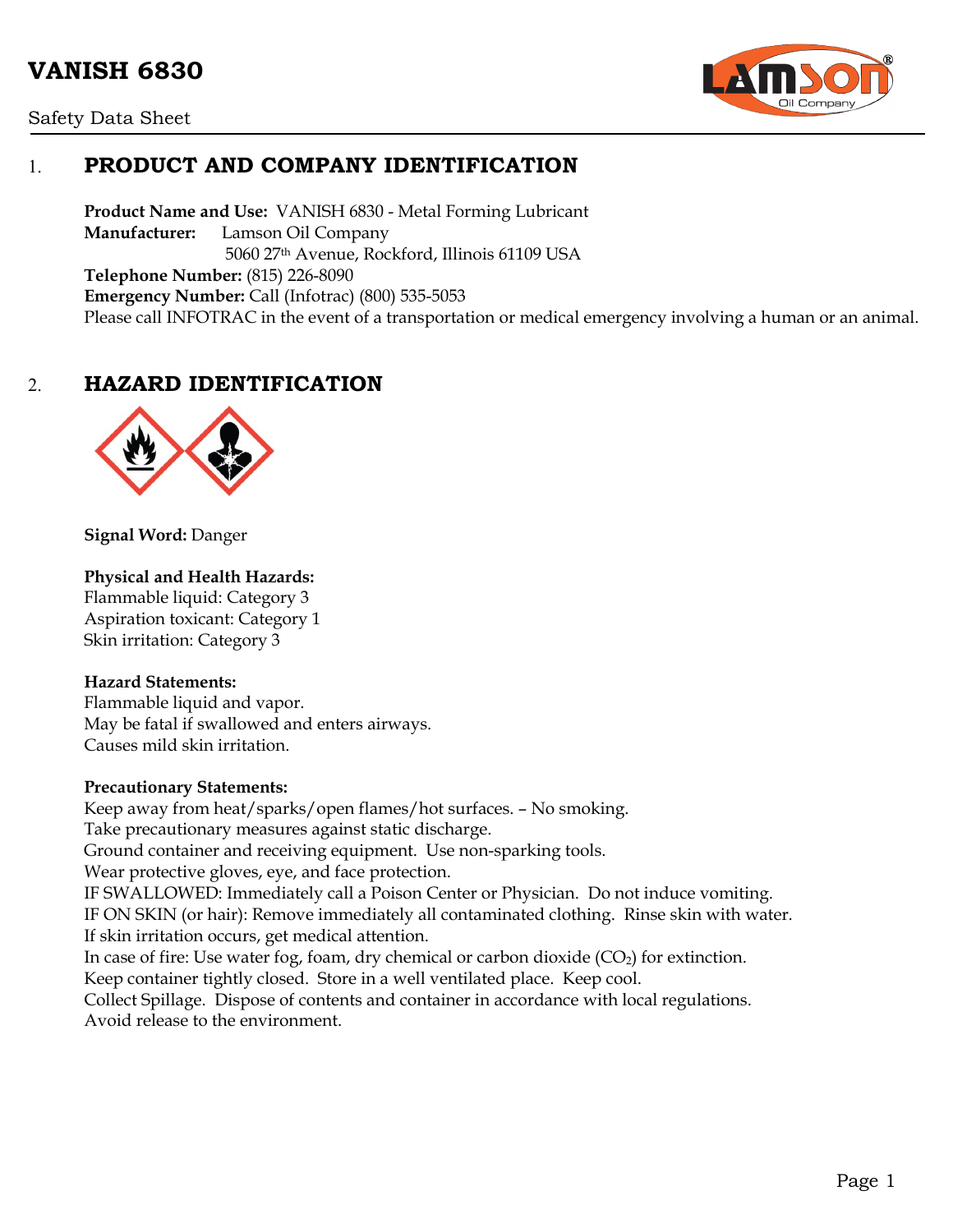Safety Data Sheet

### 3. **COMPONENTS**

**Ingredients Effecting Classification CAS # Weight % GHS Classification** Isoparaffinic Hydrocarbon 64742-48-9 > 95% Asp Tox 1, Flam Liq 3, Chr Aq Tox 2

(C10-12, isoalkanes, <2% aromatics)

Amines, C12-14 alkyl, C6-10 alkyl phosphates 68603-55-4 < 2% Skin Irr 2, Aq Tox 1, Chr Aq Tox 3

### 4. **FIRST AID MEASURES**

**IF IN EYES:** Rinse cautiously with water for several minutes. Remove contact lenses if present and easy to do – continue rinsing. If eye irritation persists, get medical attention.

**IF ON SKIN** (or hair): Remove immediately all contaminated clothing. Rinse skin with water. If skin irritation occurs, get medical attention.

**IF SWALLOWED**: Immediately call a Poison Center or Physician. Do not induce vomiting.

**IF INHALED:** Remove to fresh air; apply artificial respiration if necessary. Get medical attention.

Ingested material may be aspirated into the lungs and cause chemical pneumonia.

## 5. **FIRE-FIGHTING MEASURES**

#### **General Hazard**

Flammable materials can form combustible mixtures at temperatures at or above the flash point. Empty containers can contain residues that can cause fires or explosions when exposed to heat, flames, or sparks.

#### **Fire-Fighting**

Keep fire exposed containers cool with water spray. Separate unburning product from fire. Use carbon dioxide, foam, or dry chemical extinguishing media to put out fires.

#### **Unusual Decomposition Products Under Fire Conditions**

None

# 6. **ACCIDENTAL RELEASE MEASURES**

#### **Personal Precautions**

Remove greatly contaminated clothing, including shoes and wash thoroughly after contact. Launder contaminated clothing before reuse.

#### **Environmental Precautions**

Stop leak if without risk. Dike large spills to prevent ingress into sewers and waterways. Eliminate all sources of ignition. Ensure adequate ventilation. Clean spills with absorbent and store in marked containers for disposal. Dispose in accordance with all applicable regulations.

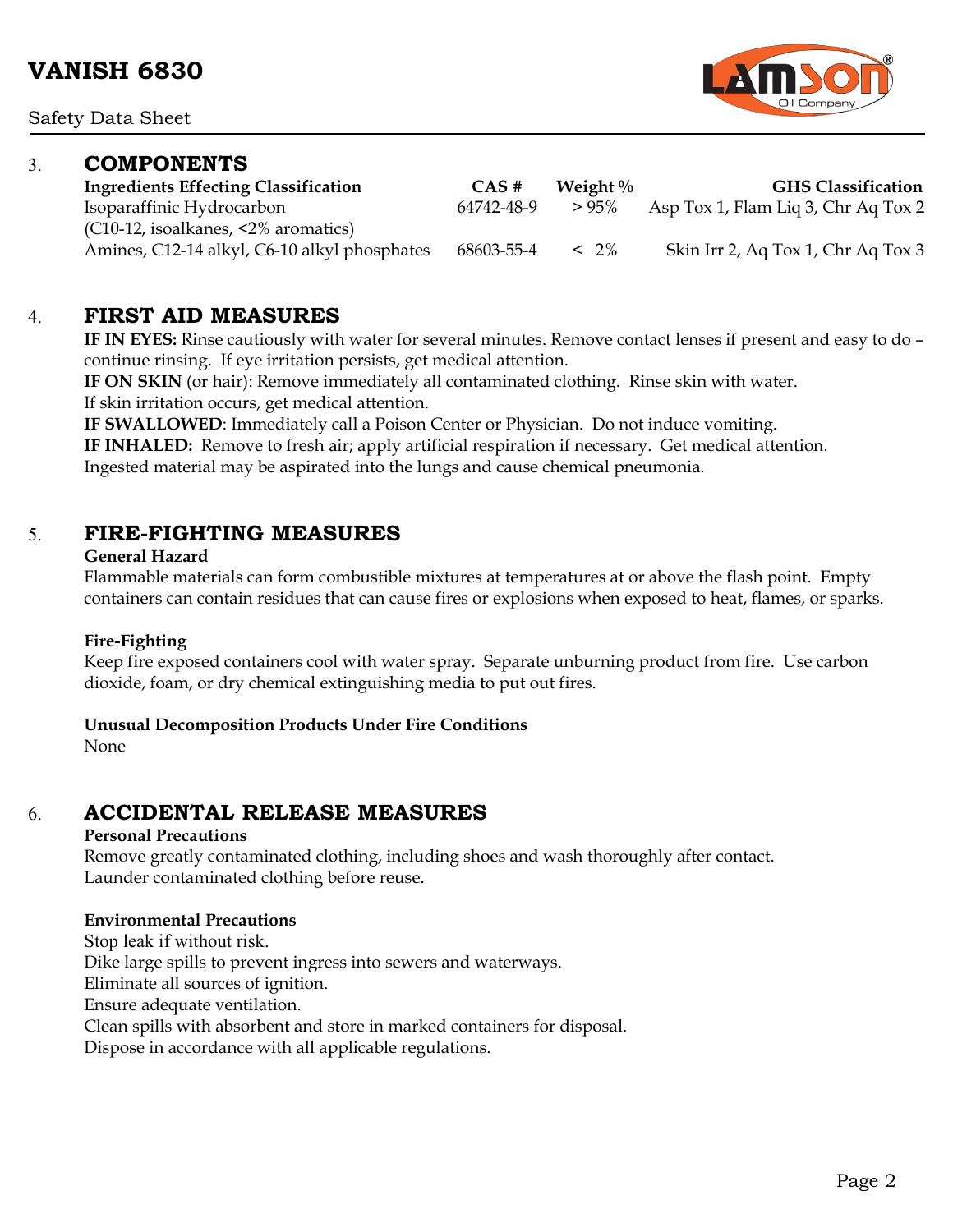Safety Data Sheet



## 7. **HANDLING AND STORAGE**

#### **Safe Handling and Storage**

Do not handle, store, or dispense near open flames or ignition sources. Keep containers inside and out of direct sunlight. Avoid extreme temperatures. Do not reuse containers. This product is a static accumulator and so steps should be taken to prevent static accumulation and electric spark formation.

#### **Incompatible Products**

Avoid strong oxidizing and reducing agents.

# 8. **EXPOSURE CONTROL AND PERSONAL PROTECTION**

#### **Ventilation**

Local exhaust is usually sufficient. General exhaust is preferred.

#### **Personal Protection**

Use approved respirator when airborne exposure limits are exceeded. Use solvent resistant gloves to avoid prolonged contact. Wear goggles or safety glasses with splashguards.

#### **Work Place Exposure Guide Lines**

Hydrocarbons, C10-C12 isoalkanes, have been assigned by the manufacturer a TWA of 1200 mg/M<sup>3</sup> (196 ppm).

### 9. **PHYSICAL AND CHEMICAL PROPERTIES**

| <b>Boiling Point:</b>                          | > 330 °F                                  |
|------------------------------------------------|-------------------------------------------|
| Specific Gravity (water =1):                   | 0.76                                      |
| Vapor pressure (mm Hg):                        | 0.75                                      |
| <b>Melting Point:</b>                          | Not Applicable                            |
| Vapor Density (Air =1):                        | > 5                                       |
| Evaporation Rate (butyl Acetate=1):            | 0.1                                       |
| Solubility in water:                           | Insoluble                                 |
| Reactivity in water:                           | NIL                                       |
| <b>Appearance and Odor:</b>                    | Clear, colorless liquid; very slight odor |
| Flash point:                                   | 113 °F                                    |
| Flammable Limits (volume percent in air):      | LEL: $0.7$ UEL: 6                         |
| <b>Autoignition Temperature: approximately</b> | $653 \text{ }^{\circ}F$                   |

# 10. **STABILITY AND REACTIVITY**

**Stability:** [ ] Unstable [ X ] Stable **Conditions to avoid:** None **Incompatibility (Materials to avoid):** Strong oxidizing and reducing agents. **Hazardous Decomposition Products:** Combustion may produce oxides of carbon. **Hazardous Polymerization:** [ ] May Occur [ X ] Will Not Occur **Conditions to Avoid:** Not Applicable